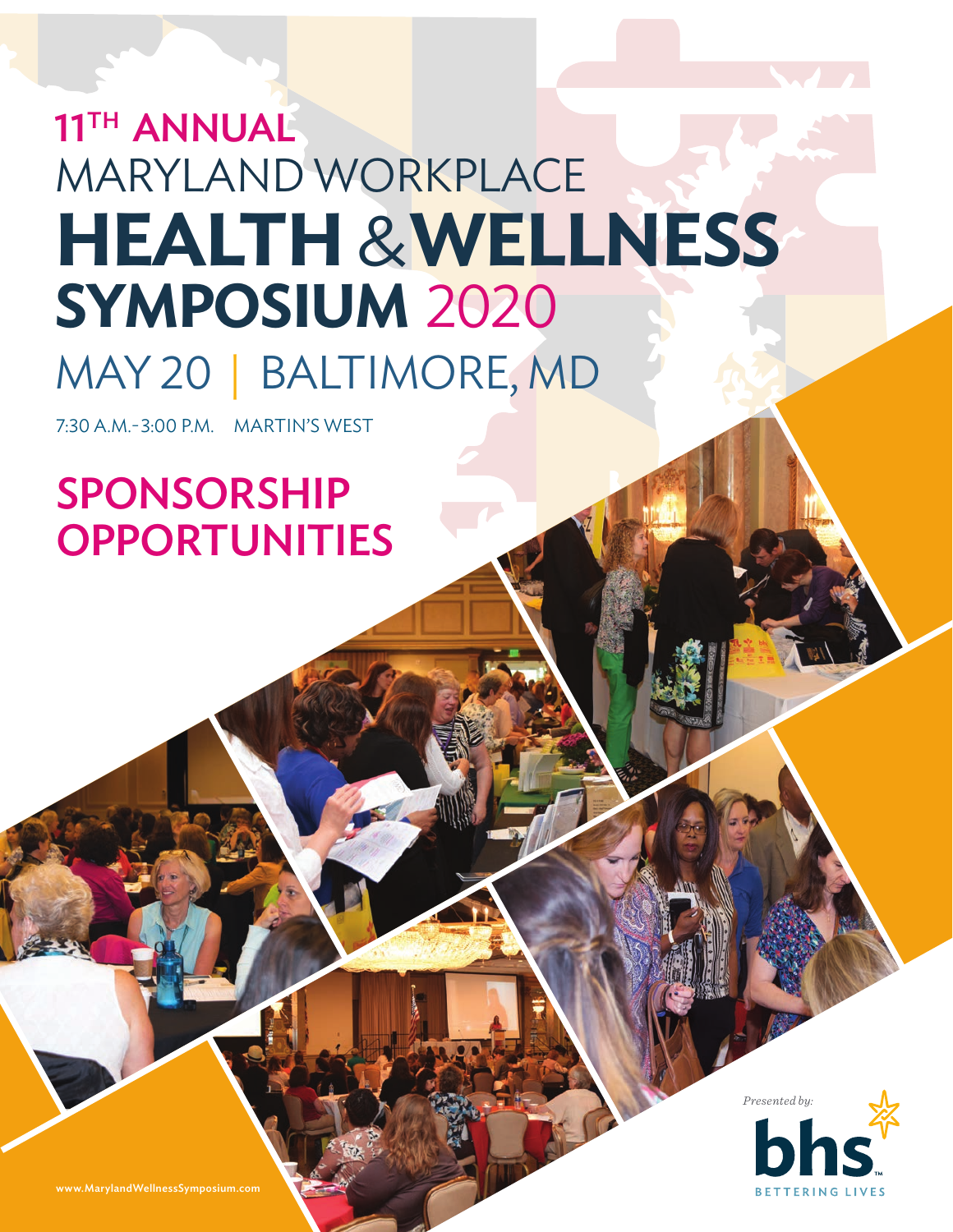The Annual Maryland Workplace Health & Wellness Symposium is the largest workplace wellness gathering for employers in the state focused on discussing timely health and wellness topics. Known for featuring inspiring, thought-provoking leaders, the symposium brings together hundreds of employers from around Maryland, Pennsylvania and Northern Virginia.

Sponsoring the Workplace Health & Wellness Symposium provides a branding opportunity to align your organization with a well-regarded event grounded in engagement, interaction and passion for employee well-being. Nearly 500 decision makers and influencers will be gathered to build relationships and learn new ways to create a healthier workplace for their organizations. Because of the limited sponsorships available and interactive format of the agenda, sponsors will have many different opportunities for networking with industry leaders throughout the day.

BHS is proud to present this year's event and we invite your organization to become a sponsor. Join us as we help redefine the healthy workplace.



RECERTIFICATION This event will offer PDCs to attendees towards SHRM-CP and SHRM-SCP credentials.



## **EXHIBITOR LAYOUT**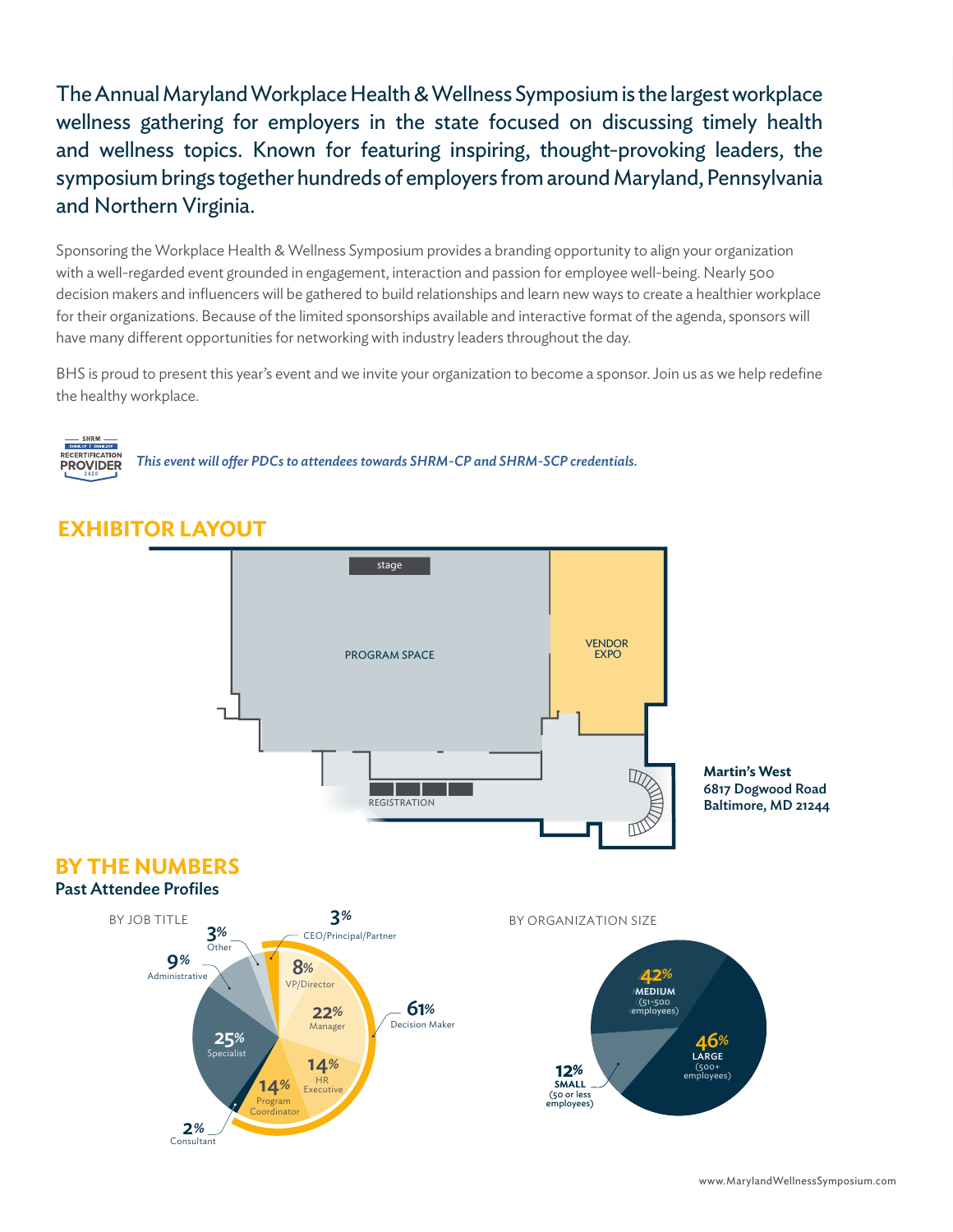

#### **2020 SPONSORSHIP PACKAGES**

|                                                                         | <b>PLATINUM</b>                          | <b>GOLD</b>                     | <b>SILVER</b>      | <b>BRONZE</b>      |
|-------------------------------------------------------------------------|------------------------------------------|---------------------------------|--------------------|--------------------|
| Cost                                                                    | \$10,000                                 | \$3,500                         | \$1,750            | \$1,250            |
| Booth space*                                                            | 12x10 booth space<br>with two 6ft tables | 6 ft table in<br>prime location | 6 ft table         |                    |
| Company name and logo featured on event signage<br>throughout symposium | $\sqrt{ }$                               | $\sqrt{}$                       | $\sqrt{}$          | $\sqrt{}$          |
| Advertisement in program guide                                          | Full page color                          | Half page color                 | Quarter page color | Quarter page color |
| Logo and web link posted on event website                               | $\sqrt{ }$                               |                                 |                    |                    |
| Company profile (50 words) and listing in event<br>program guide        | $\sqrt{}$                                | $\sqrt{ }$                      | $\sqrt{}$          | $\sqrt{}$          |
| Company name and logo listed on back cover<br>of program guide          | $\sqrt{}$                                | $\sqrt{}$                       |                    | $\sqrt{}$          |
| Participation in lead generation activity<br>to drive traffic to booth  | $\sqrt{}$                                | $\sqrt{}$                       |                    |                    |
| Post-conference attendee mailing list                                   | $\sqrt{ }$                               | $\sqrt{ }$                      |                    |                    |
| Company logo on event bag                                               | $\sqrt{ }$                               | $\sqrt{}$                       |                    |                    |
| Complimentary Wi-Fi                                                     | $\sqrt{}$                                | $\sqrt{ }$                      | $\sqrt{}$          | $\sqrt{}$          |
| Company name and logo listed in post-event<br>communications            | $\sqrt{ }$                               | $\sqrt{ }$                      | $\sqrt{}$          |                    |
| Recognized during the prize drawing (if raffle<br>prize is provided)    | $\sqrt{ }$                               | $\sqrt{}$                       | $\sqrt{}$          |                    |
| Complimentary tickets to event                                          | 10 <sup>°</sup>                          | 5                               | $\overline{2}$     | $\overline{2}$     |
| Exclusive industry representation                                       | $\sqrt{ }$                               |                                 |                    |                    |

*\*No Booth Sharing*

#### **ADDITIONAL SPONSORSHIP OPPORTUNITIES**

**Keynote Sponsor | \$3,500** Company representative to introduce keynote speaker • Logo recognition during keynote presentation • Company logo on event bag • Special company recognition of sponsorship in the program booklet • Half page color ad in program booklet • 5 conference passes

**Symposium Lunch Sponsor | \$ 2,500** Sponsor lunch provided to attendees • Logo recognition during lunch • Company logo on event bag • Special company recognition of sponsorship in the program booklet • Quarter page color ad in program booklet • 5 conference passes

**Symposium Breakfast & Beverage Sponsor | \$2,500** Sponsor breakfast & beverages provided to attendees • Logo recognition during breakfast and coffee break • Company logo on event bag • Special company recognition of sponsorship in the program booklet • Quarter page color ad in program booklet • 5 conference passes

**Networking Session Sponsor | \$1,500** Sponsor networking time during event • Logo recognition during networking breaks • Special company recognition of sponsorship in the program booklet • Quarter page color ad in program booklet • 2 conference passes

Wi-Fi Sponsor | \$1,500 Provides Wi-Fi for all conference attendees • Special company branding for Wi-Fi password • Special company recognition of sponsorship in the program booklet • Half page color ad in program booklet • 2 conference passes

*Non-profit sponsorships available. Contact Krista Collier for more information - 443-738-0104 or kcollier@BHSonline.com.*

#### **SPACE IS LIMITED - REGISTER TODAY!**